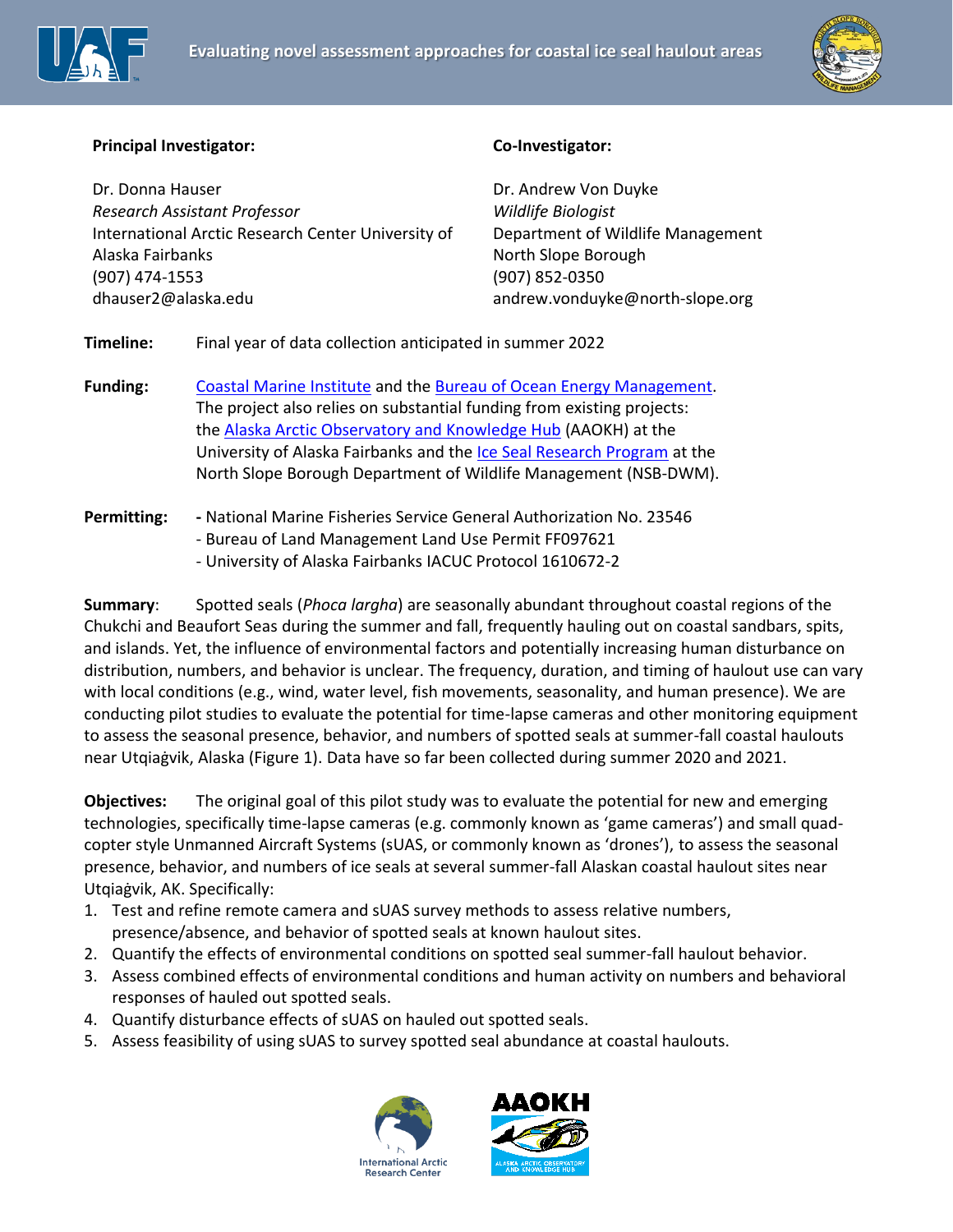





Figure 1. Study sites to monitor spotted seal coastal haulouts. Spotted seals are known to use each site based on previous telemetry data and Indigenous Knowledge, but the frequency and number of seals using each site is unclear. Additionally, environmental and other conditions may affect use of haulout sites. Note that site 4 was added in 2021.

**Update to Activities:** Our field activities have been affected by the COVID-19 Pandemic, as well as an unanticipated cessation order that grounded all UAS operations that was issued in January 2019 by our Federal funding source (Department of Interior Memorandum 3379). Given the DOI UAS cessation order and additional travel restrictions due to COVID-19, we revised our 2020 field plans to include a shortened season (August to October) that only involved deployment of the time-lapse camera component of our research plan. We continued to evaluate opportunities to develop UAS surveys of spotted seal haulout sites during the first two quarters of 2021, but the UAS cessation order has not been lifted or modified. As a result of limitations to our originally proposed UAS approach, our project is now particularly focusing on and expanding the use of timelapse camera data collection approaches. We added another field site for camera monitoring in 2021 (for a total of four sites), and will add another year of data collection in 2022. We are currently considering an alternative funding source that will support collection of data from small drones during our summer 2022 field season.

**Preliminary results:** Four sites were monitored over the course of the July-October 2021 field season (Figure 1). Monitoring stations were established at three sites in July 2021: Peard Bay, Oarlock Island in Dease Inlet, and the mouth of the Paisuq River in Smith Bay. These sites were serviced in September 2021, and subsequently decommissioned in October 2021. Of note however, the Oarlock Island site became defunct in early August 2021 – the sand spit that has been a persistent spotted haulout area (in our 2020 data as well as in previous years based on NSB-DWM tagging data and Indigenous Knowledge) was partially flooded and under water when we deployed equipment in July 2021 (see Figure 2). Persistent strong winds and high water levels continued into August and eventually completely eroded the haulout site. The camera and acoustic recording equipment disappeared, apparently also eroded out of the substrate at the site. No seals were seen at this site, nor was there substrate available for haulout purposes (A. Von Duyke, pers. comm). In September, a fourth site was established at the mouth of the Topagoruk River in Dease Inlet, which was maintained into October.



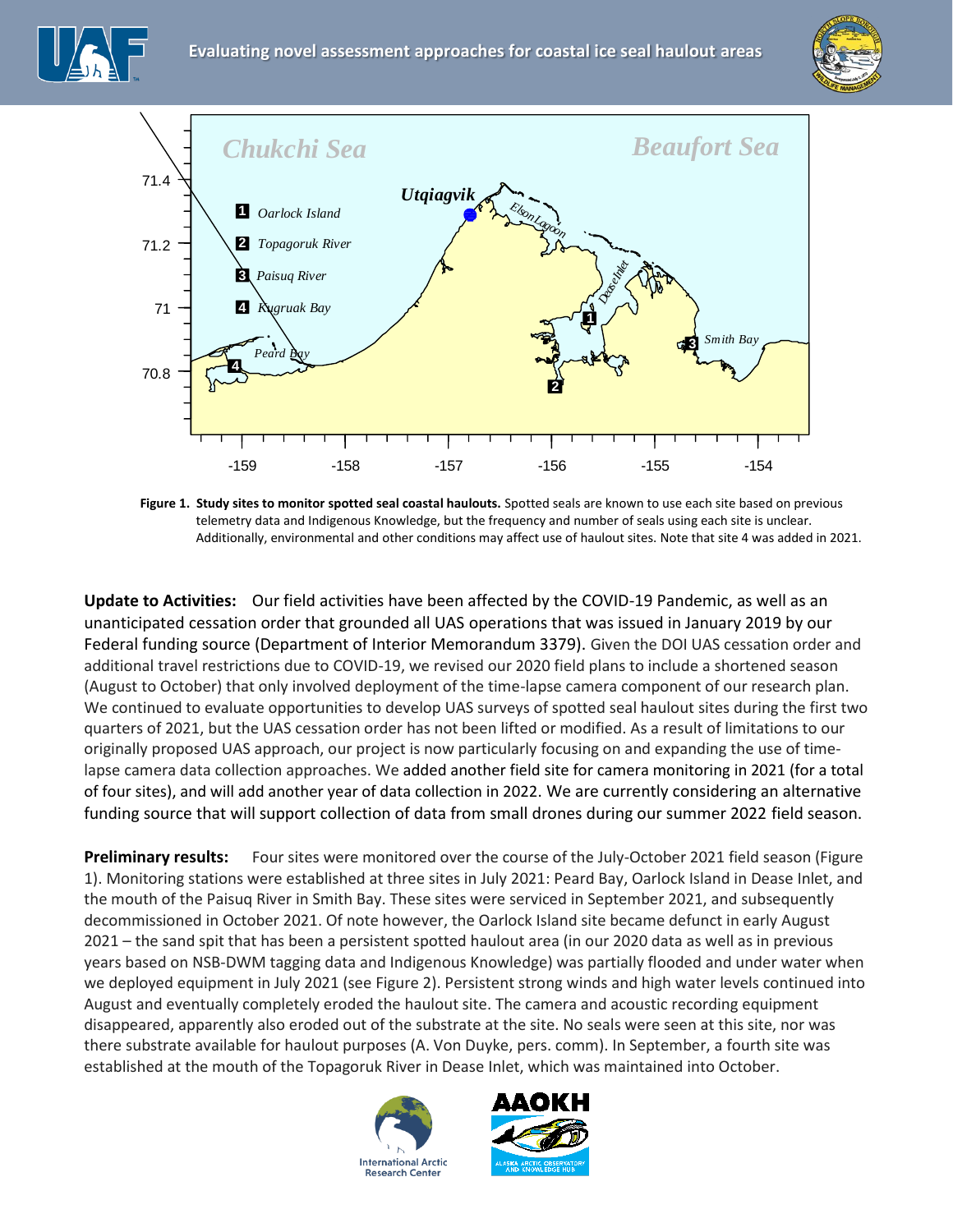

In 2021, two cameras, an acoustic recorder, and weather station were deployed at the Peard Bay, Smith Bay, and Dease Inlet (first Oarlock Island then Topagoruk River, as described above) sites. Summaries of the operational periods for equipment at each site is shown in Table 1. Overall, we collected data on a *cumulative* of 41 days at two sites in 2020 and 165 days at four sites in 2021.



**Figure 2. Oarlock Island haulout site on 24 July 2021**. The water level marker is in the background along the far side of the spit, while coPI Andrew Von Duyke replaces the timelapse camera. The acoustic recorder is located on the post below the camera. The same post was used for monitoring in 2020, but was not located in the water in 2020. Winddriven erosion of the spit occurred subsequent to this photograph, and the spit was under water and unavailable as a haulout for seals by August 2021. Photo by D. Hauser.

**Table 1. Sampling summary table of monitoring conducted in 2020 and 2021**. Each site was monitored during daylight hours with 1-2 Reconyx Hyperfire2 time-lapse cameras for high definition photos (one per minute) of the haulout area, a Wildlife Acoustics SongMeter4 recorder to detect ambient airborne sound, and a HOBO weather station to continuously record local wind speed and direction, max wind gusts, precipitation, temperature, and relative humidity in each area (Peard, Dease, and Smith). Additional regional environmental monitoring was provided by community-based Iñupiaq observers in Utqiaġvik as part of the Alaska Arctic Observatory & Knowledge Hub.

| Year | <b>Site</b>      | <b>Monitoring dates</b>               | Total no. days monitored |
|------|------------------|---------------------------------------|--------------------------|
| 2020 | Dease: Oarlock   | $20$ Aug $-5$ Sept                    | 17                       |
|      | Smith Bay        | $31$ Aug $-$ 24 Sept                  | 24                       |
| 2021 | Peard Bay        | 14 July $-$ 22 Aug<br>17 Sep $-7$ Oct | 59                       |
|      | Dease: Oarlock   | $12$ July $-13$ July                  | 1                        |
|      | Dease: Topagoruk | $17$ Sep $-17$ Oct                    | 30                       |
|      | Smith Bay        | 12 July - 23 Aug<br>17 Sep - 20 Oct   | 75                       |